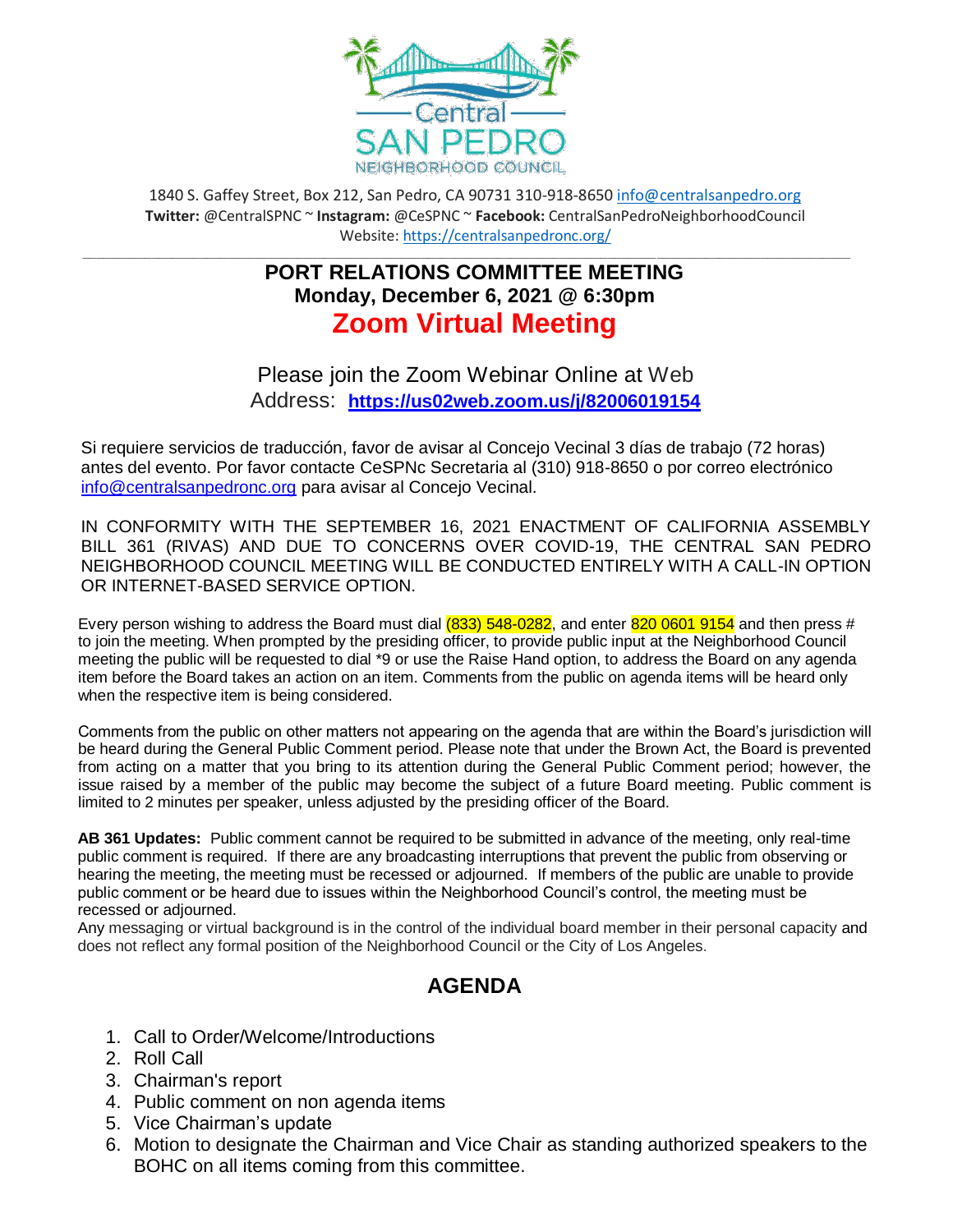- 7. **Motion to add a standing rule** that the chair persons of each committee once elected or appointed by the council shall be the designated representative to the commissions or departments of the City of LA on matters pertaining to actions taken by that committee relating to the business at such commissions or departments, without further action or approval by the council. This designation may be withdrawn only by a majority vote of the council and does not extend beyond the term of the chairmanship unless expressly approved by the council. In other words the designation is for the position not the person.
- 8. **Motion to admonish** Lou Caravella, as president of CeSPNC for interfering in the communications and presentation of Port Committee actions presented to the BOHC by denying the port committee chair to formally represent the council on matters passed and approved by the council to the commission. It has become apparent over the past several months that Caravella has allowed his personal bias to cloud his judgment by disrupting the affairs and reports of the Port Committee on multiple occasions and most recently interfered with the Port Committee chair's ability to present timely motions approved by the council to the Board of Harbor Commission by objecting to the current port chair's not being *the designee* to the BOHC. Even though the current chair has in the recent past been voted to speak for the council at BOHC meetings and has represented the CeSPNC accurately and fairly to the commission.

Carvellas' continued actions in this regard are contrary to the intentions of the majority of the council, are a breach of his trust and an abuse of his authority. We as a council admonish him for these actions and instruct him to refrain from future attempts to block the will and actions of the majority of the CeSPNC and particularly the legitimate concerns of the Port committee.

9. Adjournment

## *NOTE: Anything on this Agenda Could Result in a Motion*

**Americans with Disabilities Act:** As a covered entity under Title II of the Americans with Disabilities Act, the City of Los Angeles does not discriminate on the basis of disability and upon request will provide reasonable accommodation to ensure equal access to its programs, services, and activities. Sign language interpreters, assistive listening devices, or other auxiliary aids and/or services may be provided upon request. To ensure availability of services, please make your request at least 3 business days (72 hours) prior to the meeting by contacting the Department of Neighborhood Empowerment by calling (213) 978-1551 or email: [NCsupport@lacity.org](mailto:NCsupport@lacity.org)

**Public Posting of Agendas -** Neighborhood Council agendas are posted for public review as follows:

- 1840 S Gaffey Street, San Pedro
- [https://centralsanpedronc.org](https://centralsanpedronc.org/)
- You can also receive our agendas via email by subscribing to L.A. City's [Early Notification System](https://www.lacity.org/government/subscribe-agendasnotifications/neighborhood-councils) [\(ENS\)](https://www.lacity.org/government/subscribe-agendasnotifications/neighborhood-councils)

**Notice to Paid Representatives -** If you are compensated to monitor, attend, or speak at this meeting, City law may require you to register as a lobbyist and report your activity. See Los Angeles Municipal Code Section 48.01 et seq. More information is available at ethics.lacity.org/lobbying. For assistance, please contact the Ethics Commission at (213) 978-1960 or [ethics.commission@lacity.org](mailto:ethics.commission@lacity.org)

**Public Access of Records -** In compliance with Government Code section 54957.5, non-exempt writings that are distributed to a majority or all of the board in advance of a meeting may be viewed at our website: [https://centralsanpedronc.org](https://centralsanpedronc.org/) or at the scheduled meeting. In addition, if you would like a copy of any record related to an item on the agenda, please contact the CeSPNC, Secretary, at (310\_ 918-8650 or by email at: [info@centralsanpedro.org](mailto:info@centralsanpedro.org)

**Reconsideration and Grievance Process -** For information on the NC's process for board action reconsideration, stakeholder grievance policy, or any other procedural matters related to this Council, please consult the NC Bylaws. The Bylaws are available at our Board meetings and our website [https://centralsanpedronc.org/bylaws](https://centralsanpedronc.org/bylaws-committee/)[committee/](https://centralsanpedronc.org/bylaws-committee/)